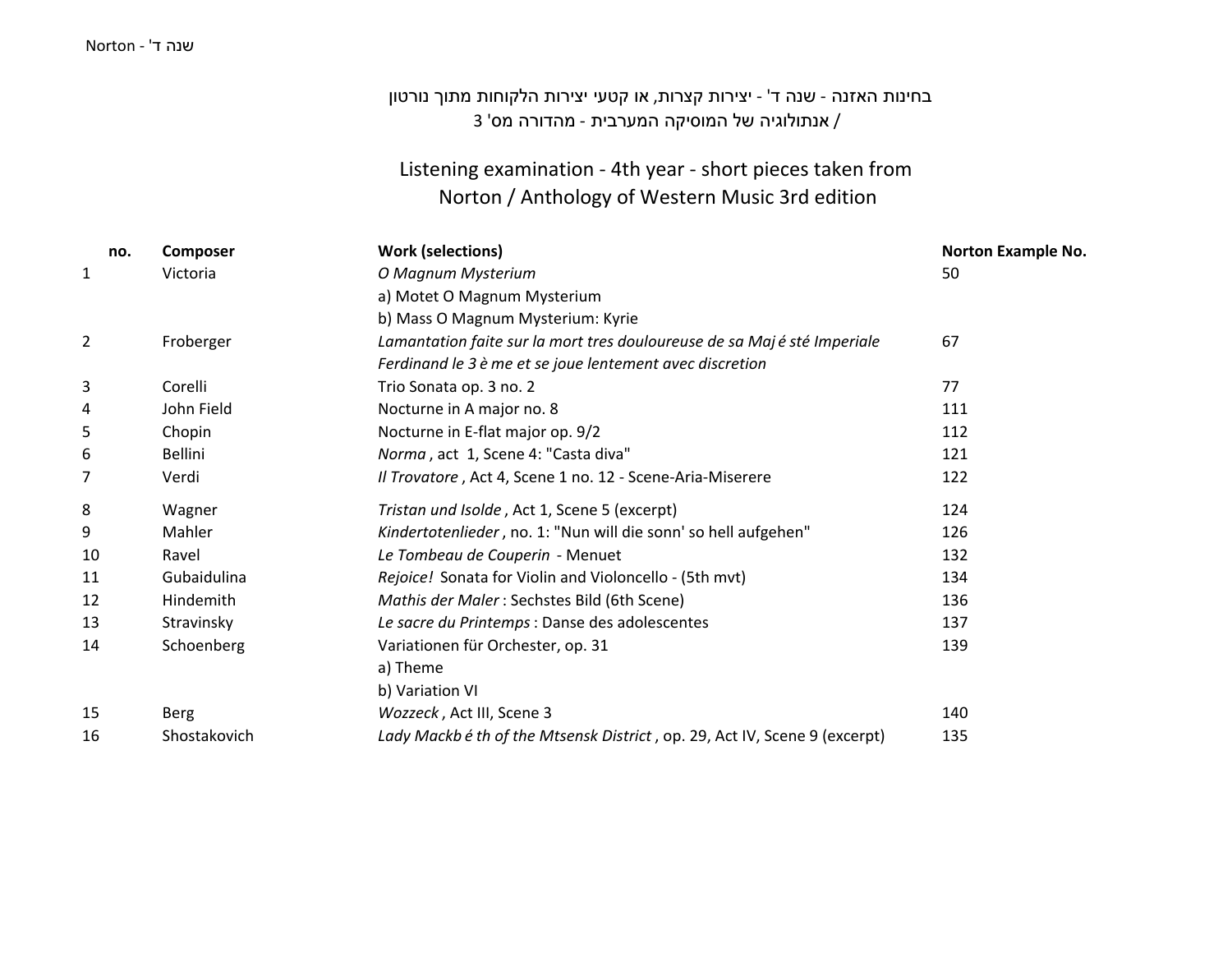שנה <sup>ד</sup>' - יצירות לזיהוי

# 4th year: List of music pieces for identification

| no. | Composer         | <b>Work</b>                                 | <b>Movements</b>                                                                                                             |
|-----|------------------|---------------------------------------------|------------------------------------------------------------------------------------------------------------------------------|
| 1   | G. Fauré         | Requiem                                     | (complete)                                                                                                                   |
| 2   | Mozart           | Piano concerto no. 24 in C minor K 491      |                                                                                                                              |
| 3   | Shostakovich     | Symphony no. 9 in E-flat major op. 70       |                                                                                                                              |
| 4   | Schubert         | Symphony no. 9 in C major The Great         |                                                                                                                              |
| 5   | Mahler           | Symphony no. 5 in C-sharp minor             |                                                                                                                              |
| 6   | W.A. Mozart      | Die Zauberflöte                             | Overture<br>3. Aria (Tamino)<br>4. Aria (Queen of Night)<br>5. Quintet<br>17. Aria (Pamina)<br>20. Aria (Aria)<br>21. Finale |
| 7   | Schumann         | Violoncello Concerto op. 129                |                                                                                                                              |
| 8   | Debussy          | 6 Preludes                                  | Book I:                                                                                                                      |
|     |                  |                                             | 5. Les collines d'Anacapri                                                                                                   |
|     |                  |                                             | 6. Des pas sur la neige                                                                                                      |
|     |                  |                                             | 8. La fille aux cheveux de lin                                                                                               |
|     |                  |                                             | 10. La cathédrale engloutie                                                                                                  |
|     |                  |                                             | 12. Minstrels                                                                                                                |
|     |                  |                                             | Book II:                                                                                                                     |
|     |                  |                                             | 3. La puerta del Vino                                                                                                        |
|     |                  |                                             | 12. Feux d'artifice                                                                                                          |
| 9   | <b>Brahms</b>    | String Sextet op. 18                        |                                                                                                                              |
| 10  | Partós           | Izkor for Viola and Orchestra (1946)        |                                                                                                                              |
| 11  | Manuel de Fallia | La Vida Breve                               | Act 2                                                                                                                        |
| 12  | Beethoven        | Piano Sonata no. 31 op. 110 in A-flat major |                                                                                                                              |
| 13  | <b>Bartók</b>    | Contrasts for Clarinet, Violin and Piano    |                                                                                                                              |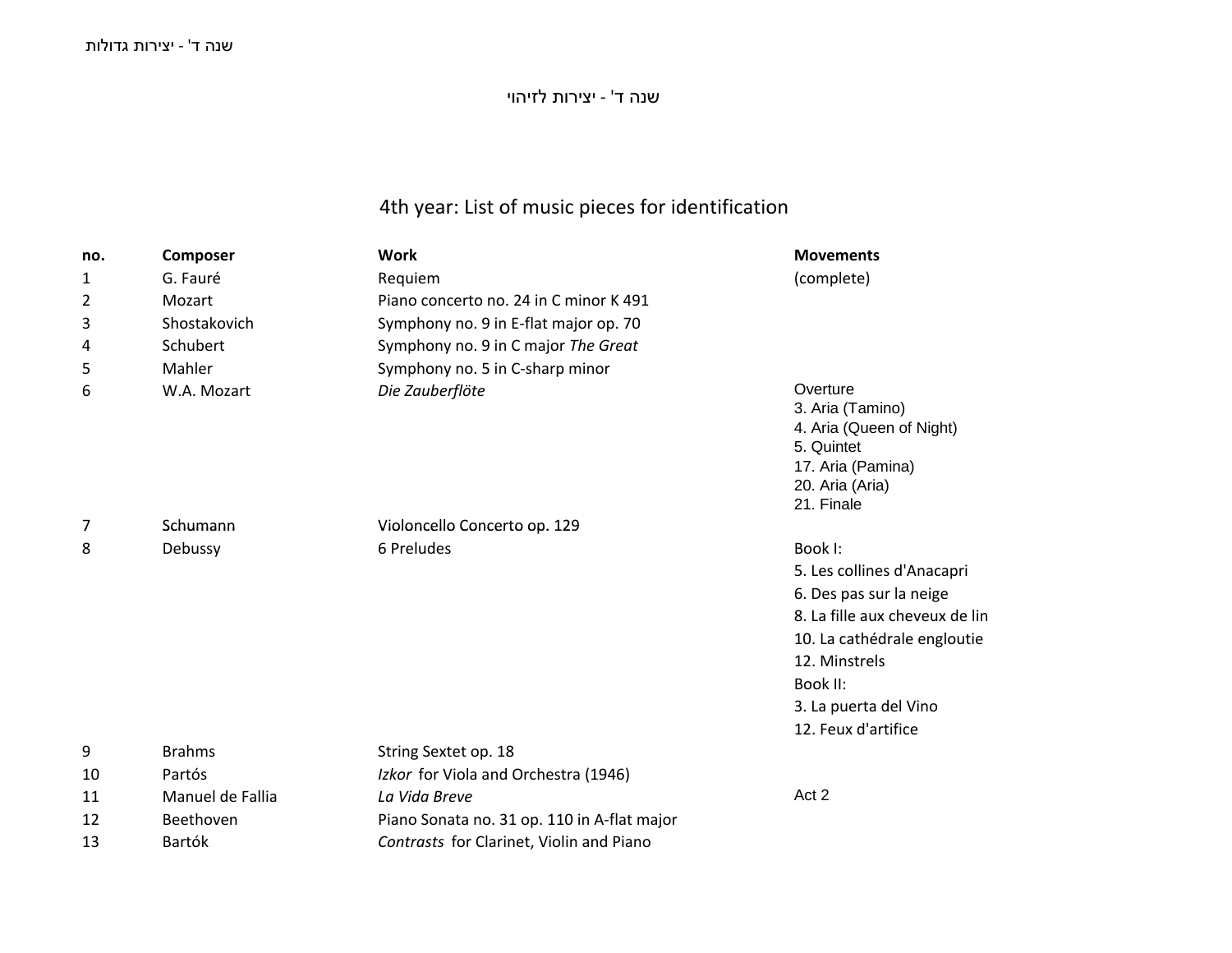#### שנה ד' - יצירות גדולות

| 14 | Poulenc       | Trio for Oboe, Bassoon and Piano                          |                                             |
|----|---------------|-----------------------------------------------------------|---------------------------------------------|
| 15 | Verdi         | Requiem                                                   | Requiem                                     |
|    |               |                                                           | Dies irae                                   |
|    |               |                                                           | Libera me                                   |
| 16 | Wagner        | Tannhäuser                                                | Overture                                    |
| 17 | Stravinsky    | Les Noces                                                 |                                             |
| 18 | <b>Berg</b>   | Lulu Symphony (1934)                                      |                                             |
| 19 | Ligeti        | Atmospheres                                               |                                             |
| 20 | Tchaikovsky   | <b>Eugene Onegin</b>                                      | Act 1, Scene 2 ("Letter Scene")             |
|    |               |                                                           | Act 2, Scene 2: Introduction and Aria       |
|    |               |                                                           | (Lenski)                                    |
|    |               |                                                           | Act 3, Scene 1, Aria (Gremin)               |
|    |               |                                                           | Act 3, Scene 2 (Finale)                     |
| 21 | Verdi         | Aida                                                      | Act 1                                       |
| 22 | Mozart        | Sinfonia Concertante for Violin and Viola in E-flat major |                                             |
|    |               | K.364                                                     |                                             |
| 23 | Donizetti     | Lucia di Lamermoor                                        | Act 3                                       |
| 24 | Handel        | Messiah                                                   | 1. Overture                                 |
|    |               |                                                           | 2. "Comfort ye"                             |
|    |               |                                                           | 3. "Every valley"                           |
|    |               |                                                           | 9. "O thou that tellest"                    |
|    |               |                                                           | 10. "For behold"                            |
|    |               |                                                           | 11. "The people that walked"                |
|    |               |                                                           | 20. "He shall feed his flock"               |
|    |               |                                                           | 44. "Hallelujah!"                           |
|    | G. Bizet      | Carmen                                                    | 10. Segedille                               |
| 25 |               |                                                           | 12. Bohême                                  |
|    |               |                                                           | 17. Duo (from beginning until and including |
|    |               |                                                           | Don Jose's aria)                            |
|    |               |                                                           | 20. Trio                                    |
|    |               |                                                           | 22. Air                                     |
| 26 | Khacharturian | Piano Concerto (1936)                                     |                                             |
| 27 | Schoenberg    | Pell é as and Melisande op. 5                             |                                             |
| 28 | Glinka        | Trio Pathetique for Clarinet, Bassoon (Violoncello) and   |                                             |
|    |               | Piano                                                     |                                             |